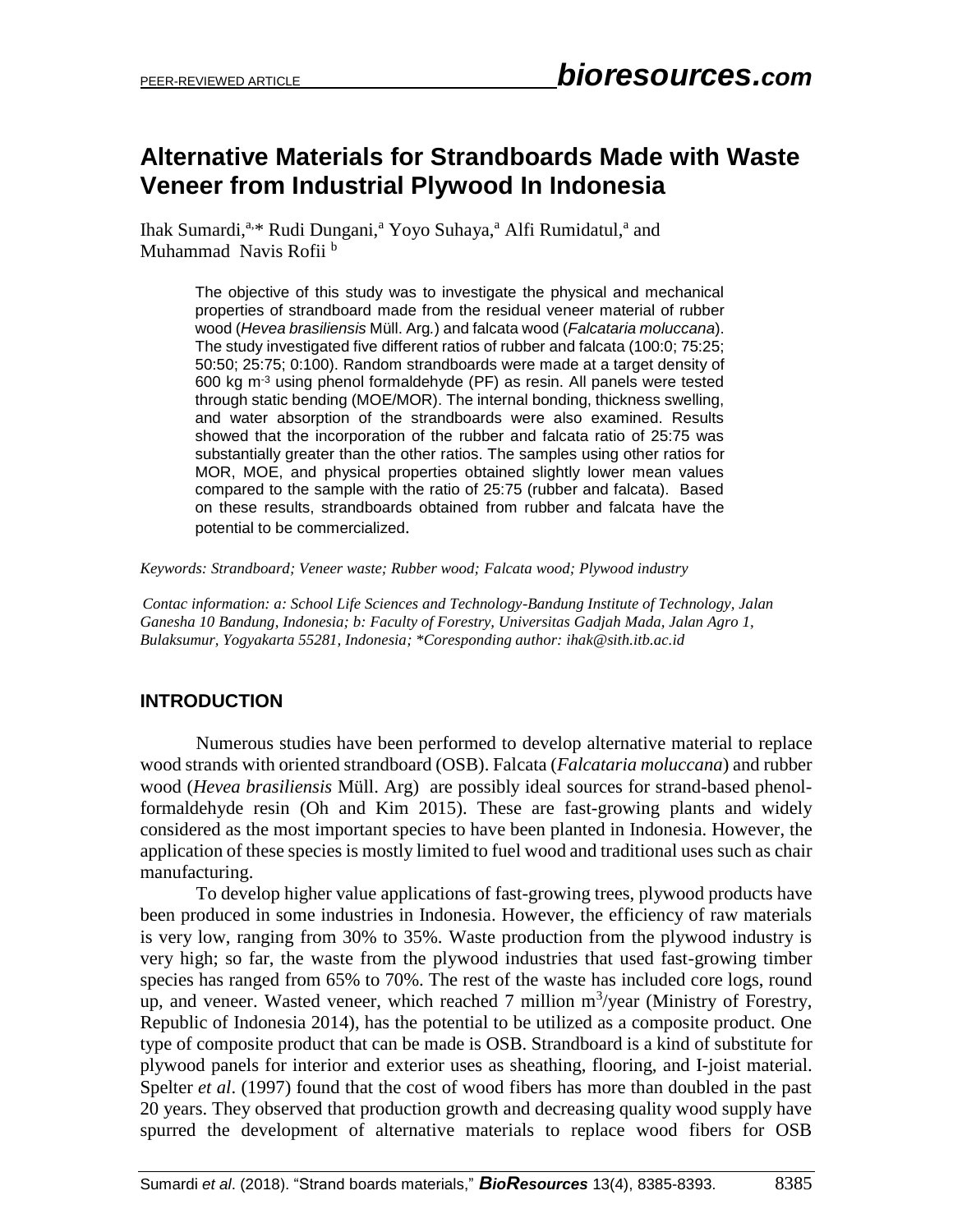production.

Many attempts have been made to mix various materials by using different species of fast-growing trees to make OSB with desirable properties. Eucalyptus and poplar (Castro and Paganini 2003), poplar and beech (Burdurlu *et al*. 2007), and Japanese sugi and Douglas-fir (Hayashi and Miyatake 1991; Hayashi *et al.* 2002; Goto *et al.* 2004), eucalyptus and beech (Aydın 2004), rubber wood (Malanit and Leamsak 2007), and related layer elements (Rofii *et al*. 2013 and 2016) have been used. Han *et al*. (2005) investigated the use of mixed sugarcane and hardwood oriented strandboard bonded with phenolformaldehyde resin, finding that sugarcane and wood flakes can be combined to produce 3-layer OSB with desired mechanical properties. Malanit and Laemsak (2007) observed that rubber wood strandboard improved the bending strength and stiffness in the aligned direction. However, strandboard development of waste mix veneer from the plywood industry is very limited, especially from fast-growing wood. Therefore, more research and information concerning the available raw material from wasted veneer is needed.

The objective of this study was to develop comparative properties of mixed rubber wood and falcata wood OSB bonded with PF resin. The effects of various wood combinations on the mechanical and physical properties on OSB were investigated.

## **EXPERIMENTAL**

#### **Materials**

Strand veneer from veneer waste of rubber wood (*Hevea brasiliensis* Müll. Arg*.*) and falcata wood (*Falcataria moluccana*) (50 mm x 10 mm to 20 mm x 3.2 mm) used in this research was procured from the plywood industry in Tangerang, Banten, Indonesia. The density of falcata and rubber wood was 300 kg  $m^{-3}$  and 600 kg cm<sup>-3</sup>, respectively (Abdurrohim *et al.* 2004). Commercial phenol-formaldehyde (PF) resin with solid contents of 50% were obtained from PT. Pamolite Adhesive, Probolinggo, Indonesia.

### **Board Fabrication**

After the strand veneer was dried, PF was applied to the strand veneer rubber wood and falcata wood in a drum mixer. The density and thickness of the target board were 600 kg  $m<sup>3</sup>$  and 10 mm, respectively. The PF resin without wax was added to the strand with solid content levels of 6.0%, based on the oven dried weight of the strands. Randomly oriented homogenous boards were made with varied ratios of rubber and falcata content: 100:0, 75:25, 50:50, 25:75, and 0:100.

Boards were manufactured by hot pressing at 130  $^{\circ}$ C using a maximum pressure 2.5 MPa for 10 min with an additional 40 s of press closing. The board dimensions were 350 mm x 350 mm x 10 mm with a target density of 600 kg m<sup>-3</sup>. Three replicates were used for each condition, and a total of 15 boards were manufactured. The panels were trimmed and conditioned for 2 weeks under room conditions at 25 °C and 65%  $\pm$  5% RH until they reached equilibrium before testing.

### **Physical and Mechanical Property Test**

The panels were evaluated according to BS standard EN 300 (BS 2006)*.* The tests included modulus of rupture (MOR), modulus of elasticity (MOE), internal bond (IB), thickness swelling (TS), and water absorption (WA). Three specimens from each board, 343 mm x 74 mm x 10 mm were cut for the static bending test (*i.e*., MOR and MOE)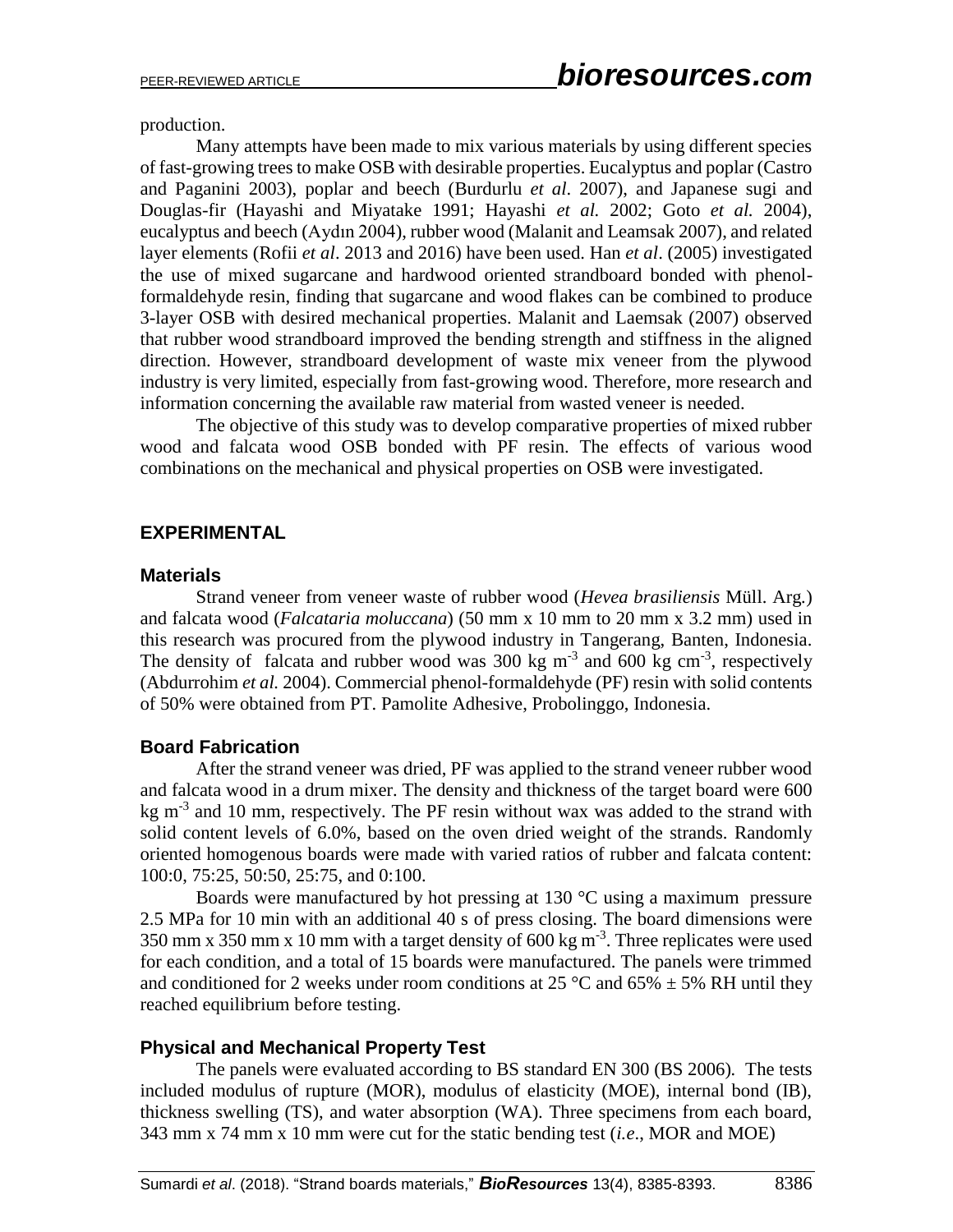Tests in the dry condition were conducted in a three-point bending mode over an effective span of 288 mm at a loading speed of 5.88 mm/min. Three specimens of 50 mm x 50 mm x 10 mm for each condition were tested for IB strength at a testing speed of 0.98 mm/min. The TS and WA tests were carried out on specimens of 50 mm x 50 mm x 10 mm after being soaked in water for 2 h and 24 h at 20 °C. After each soaking, excess water was wiped off the specimen before its thickness and weight was measured. TS was estimated by Eq. 1,

$$
TS = \frac{T_f - T_i}{T_i} \times 100\% \tag{1}
$$

where  $T_i$  is the initial thickness and  $T_f$  is the final thickness. WA was determined on the basic of initial oven-dry measurements using Eq. 2,

$$
WA = \frac{W_f - W_i}{W_i} \times 100\%
$$
\n<sup>(2)</sup>

where *W<sup>i</sup>* is the initial weight and *W<sup>f</sup>* is the final weight. Experimental data of the panels at various ratio levels were used to calculate the effect of the proportion of wood basic density on the physical and mechanical properties, based on the compaction ratios (CR) of the panels:

$$
CR Panel = \frac{Panel Density}{PDR + PDF}
$$
\n
$$
DR: density of Rubber (0.6 g/cm3)
$$
\n(3)

*DF*: density Falcata  $(0.3 \text{ g/cm}^3)$ 

*P*: proportion of material (100%, 75%, 50%, 25%, 0%)

where *PDR* was the raw material proportion of wood rubber density and PDF was the raw material proportion of wood falcata desnsity.

### **Data Analysis**

A one-way analysis of Variance (ANOVA) and Duncan's multiple range test were used to analyze the data. All statistical tests were performed using SAS at a 95% confidence level.

## **RESULTS AND DISCUSSION**

### **Density Profile**

During the hot pressing process, the interaction between heat, moisture, and pressure gave rise to non-uniform deformation of the elements, which resulted in an uneven density distribution along the thickness direction of the board. Typically, this density profile resembles a "U-shape" with the peak density near the board surface, and the lower density in the core region (Kelly 1977).

A near-uniform density profile was noted throughout the thickness of the rubber panels with slightly higher densities at the surface, while the surface densities of falcata panels were significantly higher than those of the core (Fig. 1). The board density of the mixed strand (ruber and falcata) was relatively uniform compared to the other boards. The board density ranged from 530 kg  $m^{-3}$  to 650 kg  $m^{-3}$ . The board that produced from low density materials (falcata) results board with differences density between surface and core layer significantly. It was considered that different material density (falcata and rubber)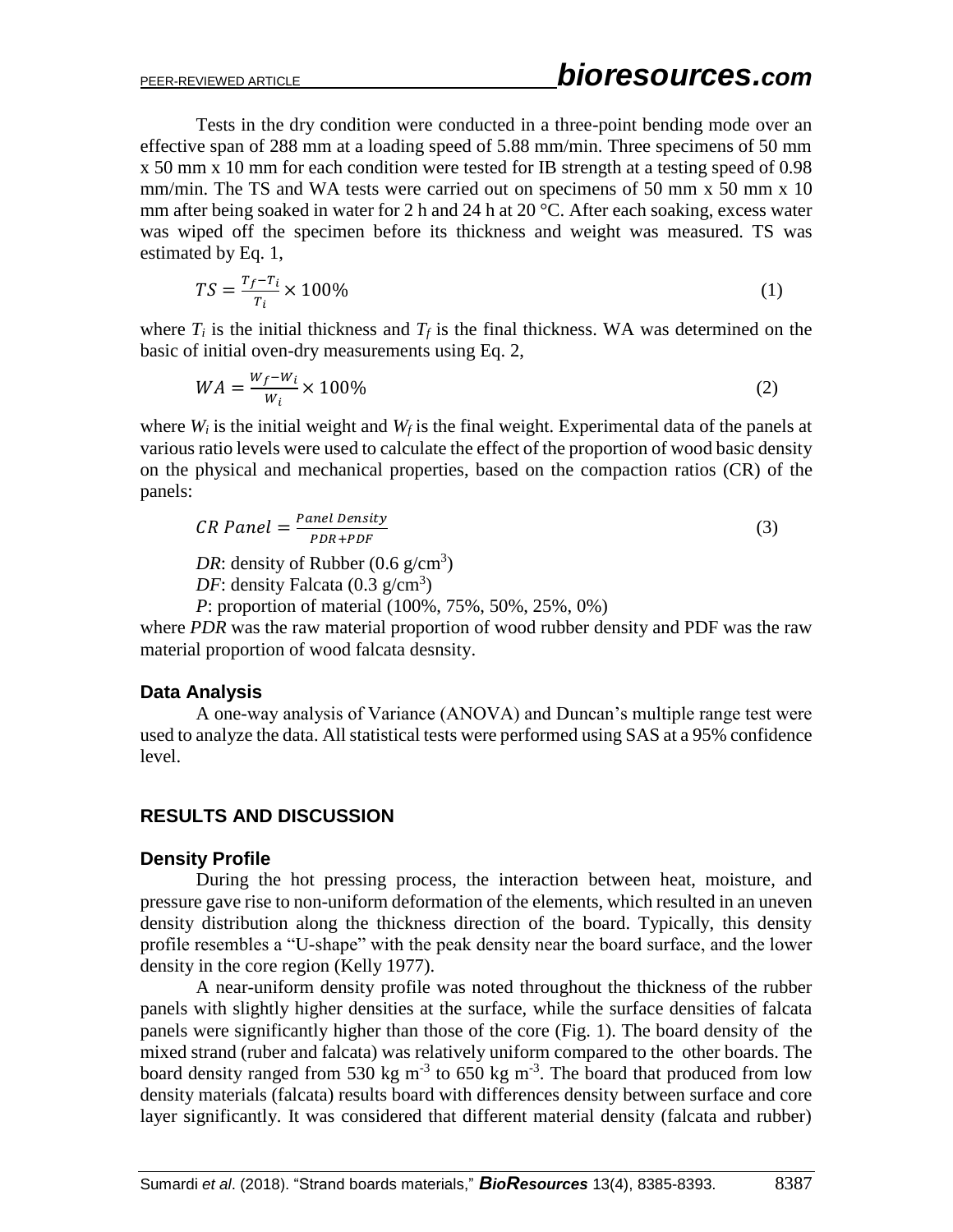would affect the density profile of the panels, although the strands used in this study were prepared similarly.



**Fig. 1.** The density profile board tested of the mixed strand (ruber and falcata)

#### **Mechanical Properties**

The mechanical properties of OSB panels are presented in Fig. 2, which illustrates the relationship between the rubber/falcata weight-ratio and MOR/MOE of the specimens tested under air-dried conditions. The MOR/MOE increased with increasing amounts of falcata strand in the board. Statistical analysis indicated that the amounts of falcata wood significantly increase the mechanical properties ( $F= 17.65$ ,  $df = 4$ ,  $P < 0.05$ ) of the specimens. By increasing the amounts of falcata wood in the board from 0% to 75% the values of MOR are increasing from 3.42 MPa to 8.64 MPa, respectively. The boards with 75% and 100% falcata strand content had good results, although they did not meet the requirements set forth by the standards for commercial panels, as outlined in BS EN 300 (2006).

The 75% falcata and 25% rubber strands, having greater values of modulus elastic and rupture, were more suitable for strandboard manufacturing. At this density, the compaction ratio ranged from 1.09 MPa to 1.75 MPa (density falcata 300 kg m<sup>-3</sup>); on the other hand, the CR for the rubber strand was only 1.0 MPa. Wood basic density is the most important property to be considered in OSB production; it should range from 300 kg  $m^{-3}$ to 500 kg  $m^{-3}$  in order to result in panels with a high CR, which is the ratio given by the mean apparent board density divided by the mean wood basic density (Maloney 1993).

Compaction ratio (CR) is closely related to the physical and mechanical properties of all composite boards. Better mechanical performances of the boards are expected with higher CR, while its effects on physical properties may vary (Bufalino *et al.* 2012). Using only falcata to construct panels resulted in a smaller MOE than was found in the other panels. This indicated that a high compaction ratio decreased the strength of the panel (Fig. 2), (with ratio  $0.55 / 0.30 = 1.75$  (Table 1)). The use of wood with different densities is one solution to increase strength.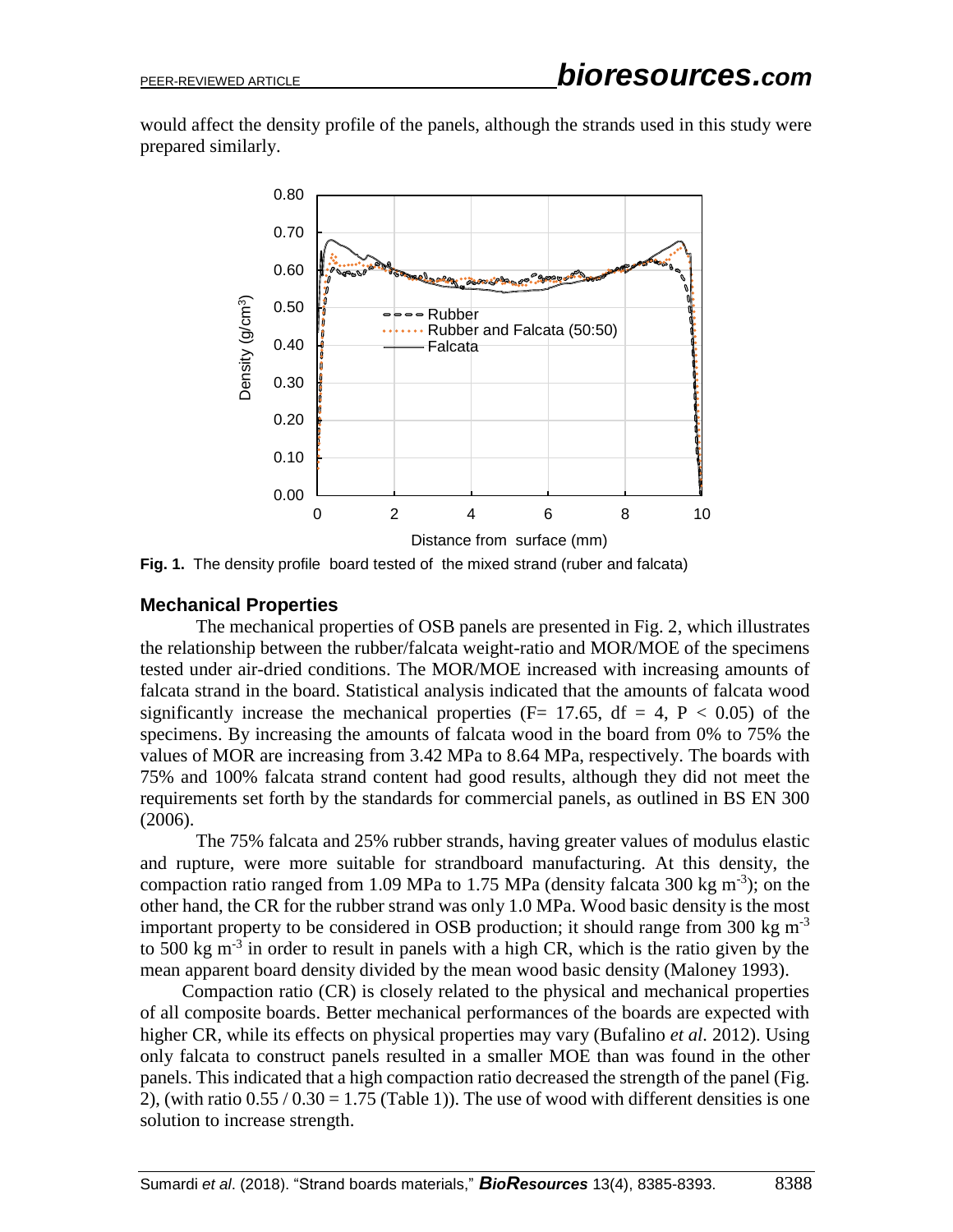

**Fig. 2.** Modulus elasticity and rupture distributions

| <b>Parameters</b>                            | Rubber and Falcata Ratio (%) |                   |                   |                     |                   |  |
|----------------------------------------------|------------------------------|-------------------|-------------------|---------------------|-------------------|--|
|                                              | 100:0                        | 75:25             | 50:50             | 25:75               | 0:100             |  |
| IB $(N/mm2)$                                 | 0.38(0.03)                   | 0.39(0.05)        | 0.41(0.03)        | 0.44(0.04)          | 0.40(0.05)        |  |
| <b>Panel Density</b><br>(g/cm <sup>3</sup> ) | 0.65(0.30)                   | 0.61(0.05)        | 0.59(0.03)        | 0.55(0,03)          | 0.53(0.03)        |  |
| Proportion of wood<br>basic density*         | 0.60                         | 0.53              | 0.45              | 0.38                | 0.30              |  |
| CR panel ratio                               | 1.09                         | 1.16              | 1.32              | 1.46                | 1.75              |  |
| MOR (MPa)                                    | 3.42(0.68)                   | 5.56(0.85)        | 7.20 (0.92)       | 8.65(0.72)          | 7.68 (0.86)       |  |
| MOE (MPa)                                    | 347.89<br>(79.13)            | 544.39<br>(66.68) | 970.87<br>(46.49) | 1,182.11<br>(73.76) | 961.82<br>(80.66) |  |

|  | Table 1. Several Properties of Board Tests |  |
|--|--------------------------------------------|--|
|  |                                            |  |

\*Based on Eq. 3

#### **Effect of CR Ratio on the Internal Bond**

Internal bonding is a parameter test that is of great importance to panel products such as particle boards, fiber boards, strandboards, *etc*. The IB is the best single measure of the quality of manufacturing because it indicates the strength of the bonds between strands. The results showed that all the panels met the requirement of BS EN 300 (2006) for general strandboards. It indicated good adhesion, as well as efficient resin spreading and fine atomization. The IB value of all panels ranged from 0.38 MPa to 0.43 MPa. There was a tendency toward increasingly large proportions of falcata, resulting in smaller densities, due to the influence of raw material spring back (Table 1).

Wood density is an important factor in determining final panel properties, while the basic requirement of raw materials for making strandboard panels with acceptable properties is a relatively low wood density (Woodson 1976; Maloney 1993; Hsu 1997). When the relationship between IB and density was compared, it was found that the higher falcata ratio resulted in better IB properties. This is presumably because the compaction ratio of falcata was higher than rubber and the low density of falcata was easier to consolidate into the target thickness. However, the target density of 600 kg/m<sup>3</sup> is nearly equal to the density of rubber wood, so the adhesive penetration is relatively low, which resulted in smaller IB values.

Maloney (1993) and Hsu (1997) reported that compaction ratio is important, as well-bonded panels are primarily associated with high compaction ratios. The loss of bonding strength is largely attributed to the premature debonding of low-density regions,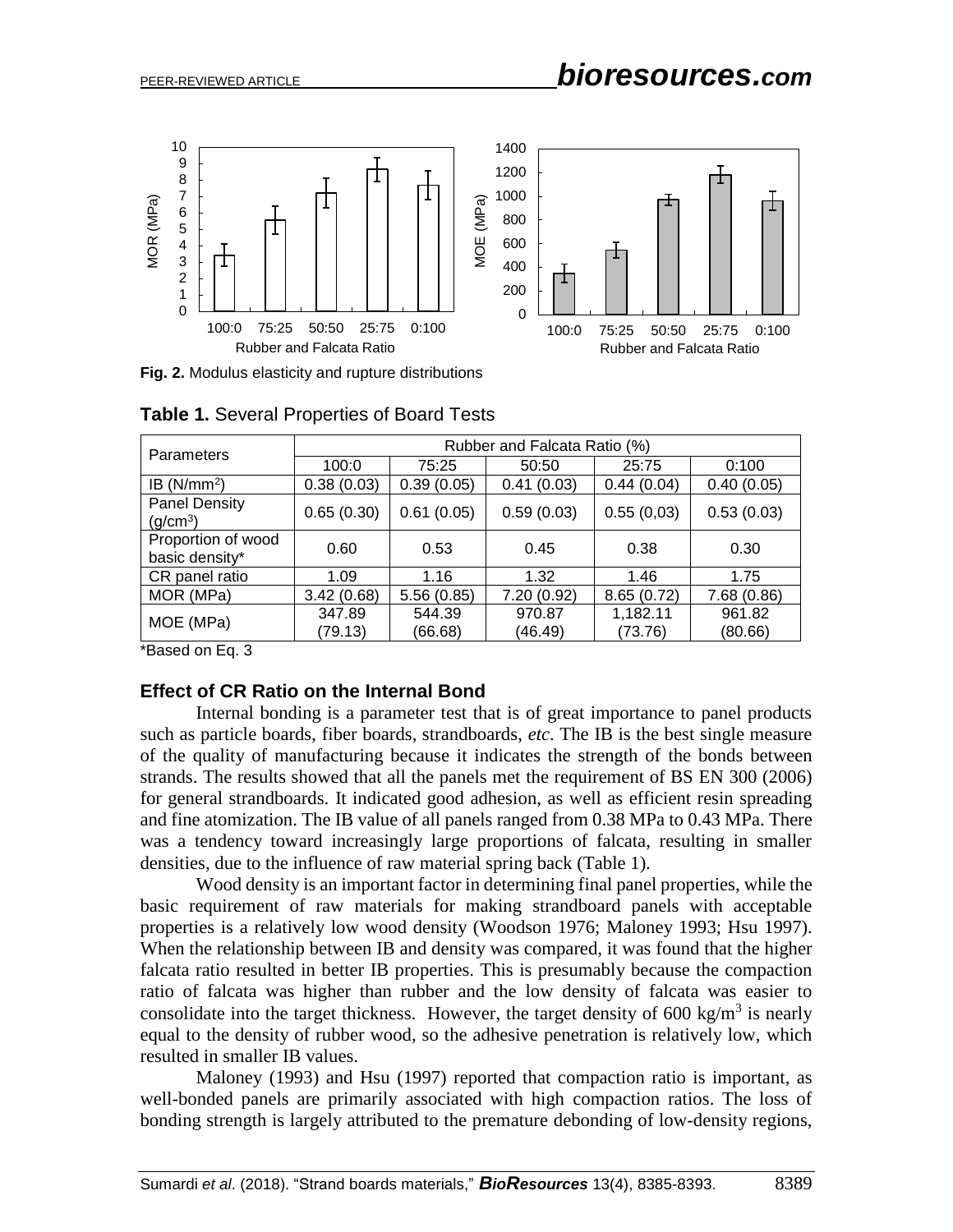and the subsequent load concentration and failure acceleration of the higher-density regions (Dai *et al* 2008). The high variation was affected by resin distribution and density variation. However, there is potential to produce strandboards made from waste of falcata and rubber veneer. Further studies are needed to provide strong bond quality with high density and lower adhesive contents. In general, the low basic density of falcata requires the use of high compaction levels, which increases the bending properties and internal bond strength

### **Thickness Swelling and Water Absorption**

Thickness swelling (TS) of strandboard is related to moisture content (MC) change during panel manufacture. When OSB panels are submitted to water submersion, internal forces are released, which results in panel swelling. This phenomenon is called springback, and it is stronger when high densification occurs during the pressing process, which in turn, is related to low basic density-woods or higher board density (Hiziroglu 2009). After 2 h of water immersion the thickness swelling ranged from 28% to 31% and increased to 43% to 59%, after 24 h of water immersion (Fig. 3). The effect of proportion ratio of rubber and falcata was found to not be significant for 2 h water immersion, and slightly affected swelling at 24 h of treatment. The difference in TS values between 2 h and 24 h of immersion showed that there was a tendency for TS to increase with increasing proportions of falcata strand. Water uptake occurred in two-step patterns. During the first 2 h, more than half of the absorption of water occurred. This was followed by a period of very slow and consistent water uptake as reported by Khazaei 2008.

The WA panel was made of a mixture of rubber wood and falcata (WA  $2 h = 39\%$ - $47\%$ ; WA 24 h = 50%-62%, Fig. 3) and was smaller than the strandboard, which was made from a mixture of woods *Pinus oocarpa*, *Eucalyptus grandis,* and *Toona ciliata* as reported by Bufalino (2015). Those values ranged from 32% to 66% for WA 2 h and from 55% to 85% for WA 24 h. Considering the high proportion of rubber in the panel, this result could be possibly attributed to the decreased number of voids in the mat microstructure. The high proportion of rubber acted as a barrier to water entrance, resulting in lower WA. Therefore, higher resistance was found in the panel with all rubber proportions, however, panels made solely from falcata had high WA. This indicated that lower densities of falcata caused high spring back in panel properties until 55% at 24 h water immersion.



**Fig. 3**. Effect of rubber and falcata ratio to the panel swelling

The proportion of falcata had the most effect on the value of TS, most likely because the CR of falcata was greater than rubber. This was consistent with the study performed by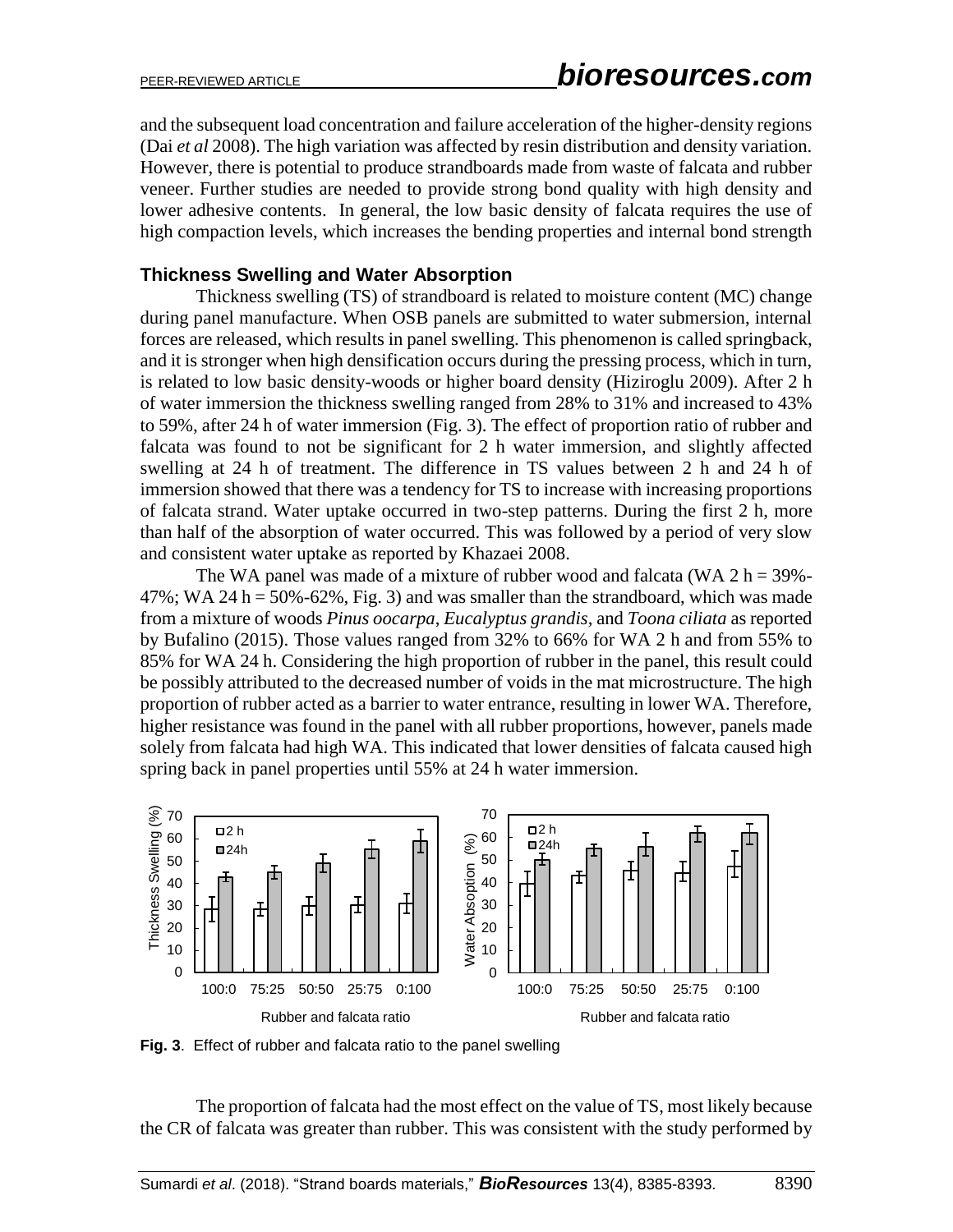Pelit *et al.* (2014), which suggested that the occurrence of springback will be greater in high density panels or on a high compaction ratio. Figure 3 indicated that mixtures of falcata and rubber tended to be better than only using falcata. This was because the density of the target was only 600 kg/m<sup>3</sup>, so the compaction ratio was more common in falcata. This indicated that the most optimal ratio of composition was 75% falcata and 25% rubber, based on the value of bending and IB. Even though TS was classified as high at 24 h, it still met the standards for commercial panels.

## **CONCLUSIONS**

- 1. The panels met the IB requirements of EN 300 (2006) but must be improved for TS and MOR/MOE. The other OSB compositions did not fully achieve the standard's requirements.
- 2. When considering commercial feasibility of the compositions proposed, the ratio of 25% rubber and 75% falcata strand was found to be the best composition for the manufacture of boards.
- 3. The physical and mechanical properties of strandboard made from materials of different densities materials was found to be better than homogeneous materials.

## **ACKNOWLEDGMENTS**

The authors thank Institut Teknologi Bandung for funding this research through the Research and Community Service and Innovation Program (P3MI).

# **REFERENCES CITED**

- Abdurrohim, S., Mandang, Y. I., and Sutisna. (2004). *Wood Atlas of Indonesia*, Volume III, Forestry Research and Development Agency, Ministry of Forestry, Republic of Indonesia (in Indonesian).
- Aydın, I., Çolak, S., Çolakoğlu, G., and Salih, E. (2004). "A comparative study on some physical and mechanical properties of laminated veneer lumber (LVL) produced from beech (*Fagus orientalis* L.) and eucalyptus (*Eucalyptus camaldulensis* Dehn.) veneers," *Holz Roh. Werkst*. 62, 218-220.
- Bufalino, L., Correa, A.A.R., De Sa, V.A., Mendes, L.M., Almeida, N.A., Pizzol, V.D. (2015). "Alternative compositions of oriented strand boards (OSB) made with commercial woods produced in Brazil," *Maderas-Cienc Tecnol* 17(1), 105 - 116.
- Bufalino, L., Albino, V. C. S., de Sá, V. A., Corrêa, A. R. R., Mendes, L. M., and Almeida, N. A. (2012). "Particleboards made from Australian red cedar: processing variables and evaluation of mixed species," *Journal of Tropical Forest Science* 24(2), 162-172.
- Burdurlu, E., Kilic, M., Ilçe, A. C., and Uzunkavak, O. (2007). "The effects of ply organization and loading direction on bending strength and modulus of elasticity in laminated veneer lumber (LVL) obtained from beech (*Fagus orientalis L*.) and lombardy poplar (*Populus nigra L*.)," *Construction and Building Materials* 21(8),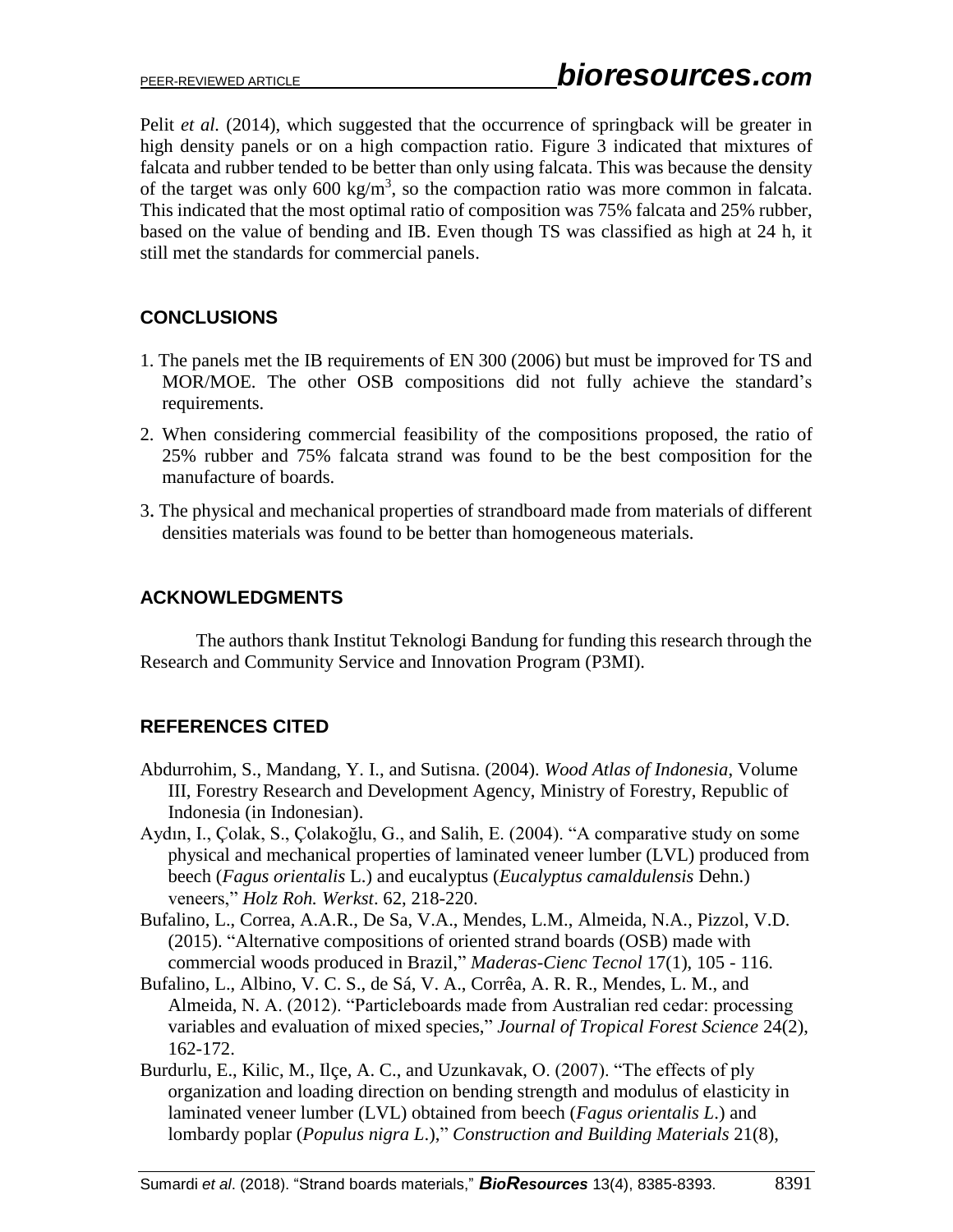1720-1725. DOI: 10.1016/j.conbuildmat.2005.05.002.

- Castro, G., and Paganini, F. (2003). "Mixed glued laminated timber of poplar and *Eucalyptus grandis* clones," *Holz als Roh und Werkstoff* 61(4), 291-298. DOI: 10.1007/s00107-003-0393-6.
- Dai, C., Yu, C., and Jin, J. (2008). "Theoretical modeling of bonding characteristics and performance of wood composites. Part IV. Internal bond strength," *Wood and Fiber Science* 40(2), 146-160.
- BS EN 300 (2006). "Oriented Strand Boards (OSB) Definitions, classification and specifications." European Committee for Standardization B-1050, Brussels, Belgium.
- Goto, T., Ikebuti T., Furuno, T., and Nakayama, S. (2004). "Investigation on the applicability of konara and sugi woods from Shimane prefecture to species-mixed laminated veneer lumbers (LVLs): Fundamental strength properties of lumbers, veneers, and species-mixed LVLs," *Wood Industry* 59(2), 61-66 (in Japanese).
- Han, G., Wu, Q., and Duan, X. (2005). "Physical and mechanical properties of mixed comrind and hardwood oriented strandboard bonded with phenol-formaldehyde resin*,*" *Forest Products Journal* 55(10), 28-36.
- Hayashi, T., and Miyatake, A. (1991). "Strength properties of sugi composite-glulam beams I," *Mokuzai Gakkaishi* 37(3), 200-205. (in Japanese).
- Hayashi, T., Karube, M., Harada, K., Mori, T., Ohno, T., Komatsu, K., and Lijima, Y. (2002) "Shear tests of timber joints composed of sugi composite glulam beams using newly developed steel connectors," *Journal of Wood Science* 48(6), 484-490. DOI: 10.1007/BF00766644.
- Hiziroglu, S. (2009). "Properties of strandboard panels manufactured from eastern red cedar," *Materials* 2(3), 926-933. DOI: 10.3390/ma2030926.
- Hsu, W. E. (1997). "Wood quality requirements for panel products," in: *Proceedings of the CTIA/IUFRO International Wood Quality Workshop*, Québec City, Canada, pp. 7- 11.
- Kelly, M. W. (1977). "Critical literature review of relationship between processing parameters and physical properties of particleboard," (General Technical Report FPL-10.), USDA Forest Service*,* Forest Products Laboratory, Madison, WI.
- Khazaei, J. (2008). "Water absorption characteristics of three wood varieties," *Cercetări Agronomice in Moldova Vol. XLI* 2(134), 5-16.
- Malanit, P., and Laemsak, N. (2007). "Effect of strand orientation on physical and mechanical properties of rubberwood oriented strandboard," *Walailak Journal of Science and Technology* 4(2), 215-223. DOI: 10.2004/wjst.v4i2.100.
- Maloney, T. M. (1993). *Modern Particleboard and Dry Process Fiberboard Manufacturing*  $2^{nd}$  *Edition*, Miller Freeman Publications, San Francisco, CA.
- Ministry of Forestry, Republic of Indonesia. (2014). "Production efficiency of primary forest products ". (General Technical report). Department of Forestry, Indonesia (in Indonesian).
- Oh, Y. S., and Kim. Y. S. (2015). "Properties of oriented strandboard bonded with Phenol–urea–formaldehyde resin," *Journal of Tropical Forest Science* 27(2), 222- 226.
- Pelit, H., Sonmed, A., and Budakci, M. (2014). "Effect of thermowood: Procees combined with thermo-mechanical densification on some physical properties of Scots Pine (*Pinus sylvestris* L.)," *BioResource*s 9(3), 4552-4567. DOI: 10.15376/biores.9.3.4552-4567.
- Rofii, M. N., Satomi, Y. S., Kojima, K., and Suzuki, S. (2013). "Effect of furnish type